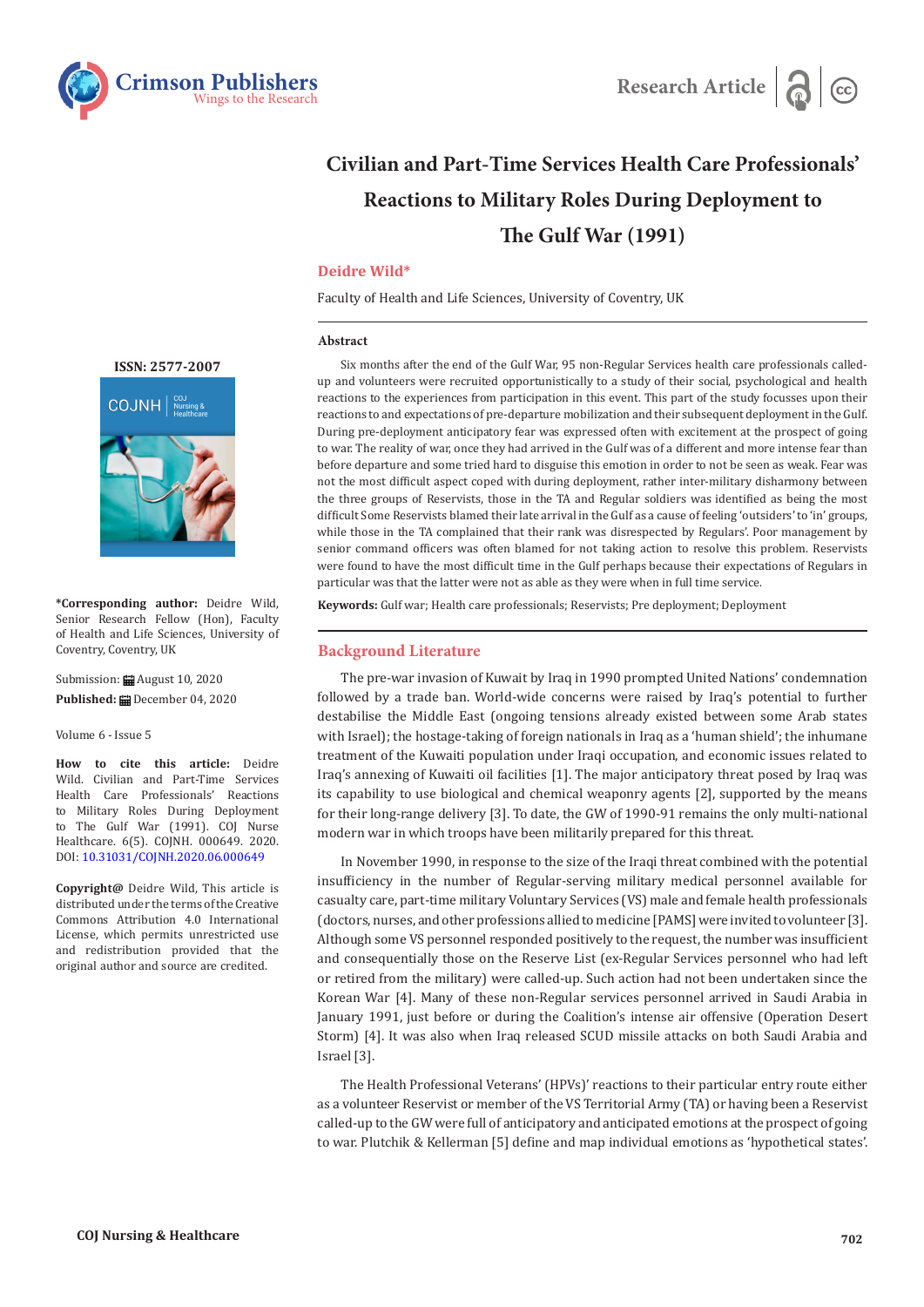However, for the purpose of understanding the HPVs' emotional reactions over the fastchanging context of the GW, the approach of Ortony & Turner [6] has been adopted. This recommends articulation of the ways in which people appraise their responses to a situation, rather than the identification of emotions as entities.

In addition, other authors [7] make a distinction between two forms of future-orientated emotional responses based upon anticipation being relevant to the process of appraisal. They describe responses as being either 'anticipatory' (from consideration of the uncertain and unknown elements of future events), or 'anticipated' (arising from the event being imagined prior to it happening) with a greater sense of control over an imaginary situation where there is some certainty of outcome than in one where there is high uncertainty (as in going to war).

Fear as a primary emotion has physiological, behavioural and social dimensions [8] and is a part of a complexity of reactions and feelings, including panic, dread, anxiety, despair, caution, and cowardliness [7] Other experimental work differentiate types of fear and its emotional and physiological responses as either imaginary or real with physiological and emotional adaptive differences between them [9]. Several authors suggest that the threatened use of biochemical and/or biological agents as an unconventional form of weaponry is likely to raise the greatest fear in troops, no less because it makes no distinction in its contaminating effects between combatants and non-combatants [10-12]. Such fear is reported in the publications of personal accounts of some British GW veterans [13,14]; in a study of UK troops during GW deployment training to counter this type of attack [15], and in a US review of GW stressors [16].

Some years after the GW, several authors argue [17-19] that participating in war is not only a test of military skills but also of the self-worth of the individual as the warrior. As such, the stressors encountered (and even more so those overcome) are essential to this process [17]. The commitment of the British military, in particular, to the concept of 'the ancient warrior-type' is a recurrent theme that is woven into the war-related written texts of many respected authors [20-23].

Although the study's participants were medical and in other professions allied to it, they also were trained soldiers. Most were attached to field and general military hospitals that had already been set-up or were in the process of being completed. As such, this necessitated joining established groups of Regulars. Hogg & Reid [24] suggest that the desire to 'belong' to groups is a form of social categorization linked to the concept of self. Once inside the group, the member is able to predict his/her own and other persons' behaviors in order to feel protected and cope with uncertainty. Comfort is derived from efficient planning and knowing how to feel and behave. These features are important determinants of group cohesion upon which, the military places great store [25] and within this context, the reactions of the present study's participants towards entry to new military groups are considered.

## **Methodology**

## **Design**

Using a predominately prospective longitudinal design comprising three six monthly postal questionnaire surveys, the data included in this article were collected in the first questionnaire issued some six months after the War's end. A small pilot study preceded the main study to refine the materials and agree the first and subsequent follow up questionnaires' content.

#### **Materials**

The first questionnaire contained a series of related closed and open questions. This 'mix' of quantitative and qualitative inquiry sought to enable a greater depth of understanding of the HPVs' experiences than either method when employed alone [26].

#### **Sample recruitment procedure**

A GW nurse veteran known to the author acted as an intermediary by contacting and informing 73 veterans of GW who had returned with her from the Gulf as one planeload about the study, (at this time, only she held their addresses) From this, the first 57 HPVs (47 Reservists and 10 Territorial Army [TA] personnel) gave consent to receive questionnaires. The first TA participants were asked to facilitate requests to other similar TA GW HPV volunteers to join the study and 33 agreed. Finally, five Welfare Officers from the Order of St John of Jerusalem joined the study having heard of it via a press release. The final sample comprised 47 Reservists (26 called-up and 21 volunteers); 43 volunteer TA, and 5 volunteer Welfare Officers.

#### **Mode of analysis**

Qualitative data in the form of the HPVs' comments were examined first by two researchers independently identifying and categorising key words or phrases. The phrase labels produced captured as closely as possible the meaning of the HPVs' original words or phrases. This thematic content analysis has been described by several authors [27,28]. The two researchers then made cross comparisons (and when necessary re-examined the data) to reach consensus. In some instances, the qualitative data were transformed into new variables to permit the use of descriptive statistics. In these instances, quantitative data were analysed using Statistical Package for the Social Sciences (SPSS) and logistic regression with a forward stepwise Wald was used as the main predictive test.

#### **Ethical consideration**

Although the principles adhered to early in 1991 preceded the formal ethical requirements for today's research, the general principles of doing no harm; securing informed consent; the acceptance of autonomy over compliance, and respect for rights to privacy, anonymity and confidentiality [29] were upheld throughout the research. Authoritative military and academic advice were taken throughout the study to avoid potentially sensitive issues in the materials. All information forwarded to the HPVs cautioned them against breaching the Official Secrets Act. The data were -held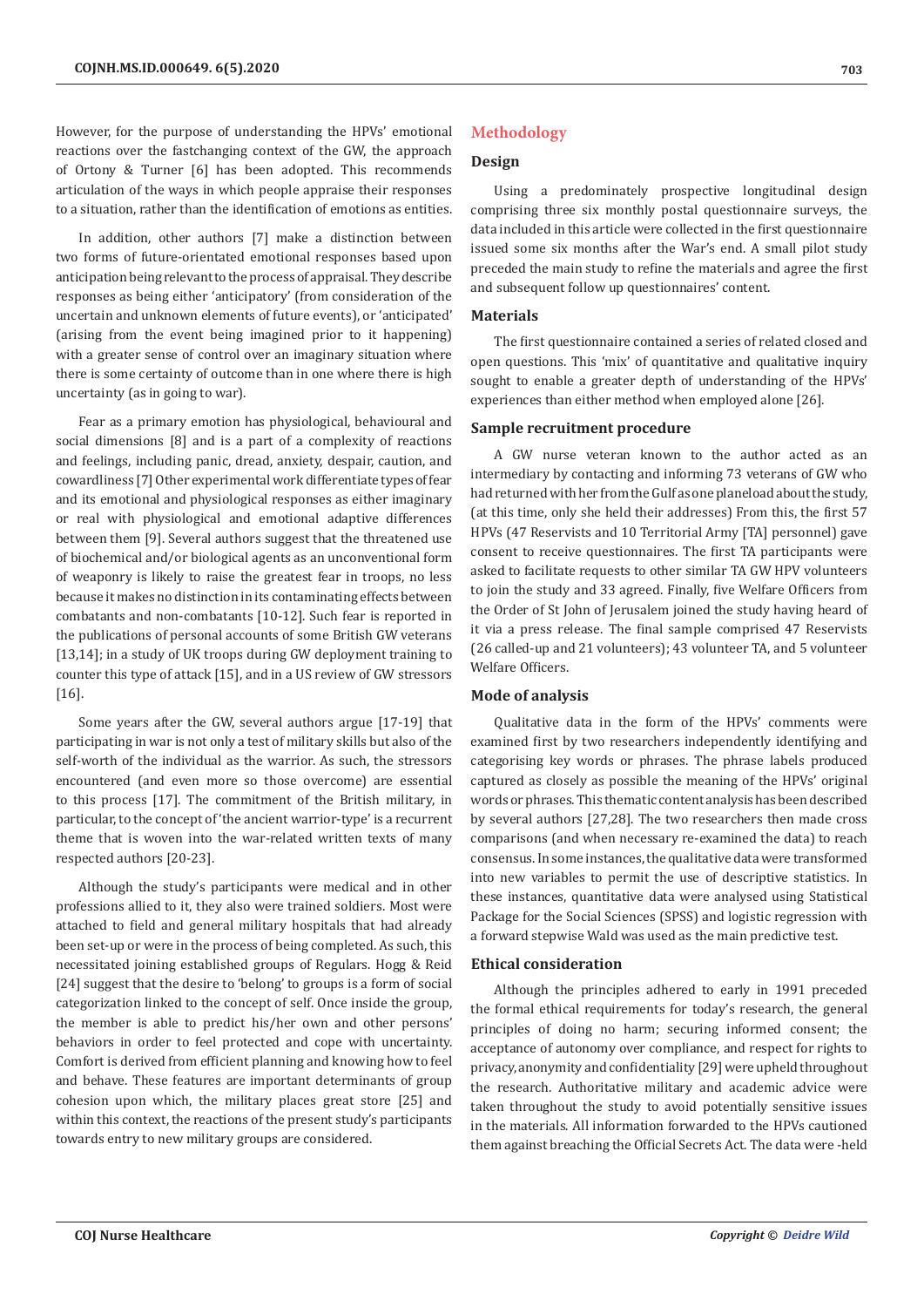securely and in accordance with the Data Protection Act, 1987 and its update in 1998.

## **Result**

## **Characteristics of the participant sample**

As shown in Table 1, the personal, professional and military characteristic of the HPVs were formatted mainly as dichotomous independent variables (IVS) each with the values of 0 and 1 (value of interest) to facilitate logistic regression. The HPVs' ages ranged from 23 to 53 years (mean=37; SD=8.59; median=35). When the figures for the civilian occupations of the 95 HPVs were cross tabulated with their qualifications, 67 of the 68 held nursing qualifications (1 missing) and of these, 49 (73%) worked as Registered General Nurses; 4 (6%) as Registered Mental Nurses, and the remaining 14 (21%) were State Enrolled Nurses

All of the health professionals (nurses, doctors, physiotherapists, etc.), worked in the same professions in the GW as in their pre-war civilian work but in the war zone, nurses were often assigned to different and unfamiliar roles. Only combat medical technicians

(akin to civilian ambulance paramedics) worked in non-health civilian roles prior to the GW

Of the 95 HPVs, 27 (28%) had previous warfare experience and of these, 17 (18%) were ex Regular Reservists and 10 (10%) were in the TA. The remaining 68 (72%) had no experience of warfare. The time spent in the Gulf (in weeks) for most HPVs was between 8 and 12 weeks. When the HPVs' length of time in the Gulf was compared with their deployment military categories using a Mann-Whitney U test. Reservists were found to have spent less time in deployment (mean rank=37.16) than those in the VS (mean rank = 58.61): a significant difference (U=618.500, Z= -2.414, p<0.01).

Eighty-four HPVs recorded their length of military service in a range of 1-36 years (mean=9.02, SD=7.52) with a median of 6.0. Of the 11 who failed to respond to this question, 6 were VS TA volunteers who could have regarded the question as seeking sensitive information and the remaining 5 were civilian Welfare Officers, who may have considered the wording of this question as being specific only to those in the military.

| <b>Variable</b>              | <b>Labels</b>                     | <b>Logistic Regression Values</b> | N   | $\frac{0}{0}$ |
|------------------------------|-----------------------------------|-----------------------------------|-----|---------------|
|                              | Female                            | $\mathbf{1}$                      | 50  | 53            |
| Sex                          | Male                              | $\boldsymbol{0}$                  | 45  | 47            |
| Totals                       |                                   | 95                                | 100 |               |
|                              | Nursing                           | $\mathbf{1}$                      | 64  | 67            |
| Civilian Occupation          | Other health roles                | $\mathbf{0}$                      | 28  | 33            |
| Totals                       |                                   | $92*$                             | 100 |               |
|                              | Reserve                           | $\mathbf{1}$                      | 47  |               |
| Military Category            | Voluntary services                | $\boldsymbol{0}$                  | 48  |               |
| Totals                       |                                   | 95                                | 100 |               |
|                              | Reservist called-up               | $\mathbf{1}$                      | 26  | $27\,$        |
| Deployment Categories        | Reserve Volunteer VS<br>volunteer | $\boldsymbol{0}$                  | 69  | 73            |
| Totals                       |                                   | 95                                | 100 |               |
|                              | Officers                          | $\mathbf{1}$                      | 56  | 59            |
| Rank                         | Other Ranks                       | $\overline{0}$                    | 39  | 41            |
| Totals                       | 95                                | 100                               |     |               |
|                              | Nurses                            | $\mathbf{1}$                      | 68  | 72            |
| GW Occupation                | Non-nursing professions           | $\overline{0}$                    | 27  | $30\,$        |
| Totals                       | 95                                | 100                               |     |               |
|                              | Experienced                       | $\mathbf{1}$                      | 27  | 28            |
| <b>Experience of Warfare</b> | No experience                     | $\boldsymbol{0}$                  | 68  | 72            |
|                              |                                   |                                   |     |               |

**Table 1:** The HPVs' personal, professional and military characteristics.

\*3 nurses were not in employment when called-up.

# **The HPV's initial reactions to call-up or acceptance as a volunteer**

Totals 100

Ninety-three HPVs (2 missing) provided written comments describing their reactions towards being called-up (if a Reservist) or accepted as a volunteer (as a Reservist or a member of a parttime military service). Content analysis first identified 10 groups

of word labels that either replicated or represented the HPVs' original meaning within the comments prior to assigning them to either a positive or a negative reactions group. As shown in Table 1, of a total of 93 positive word labels, the most frequently occurring were 'excitement/elation' (34) and the altruistic qualities of loyalty /duty/ pride (30). Conversely, of the 91 negative word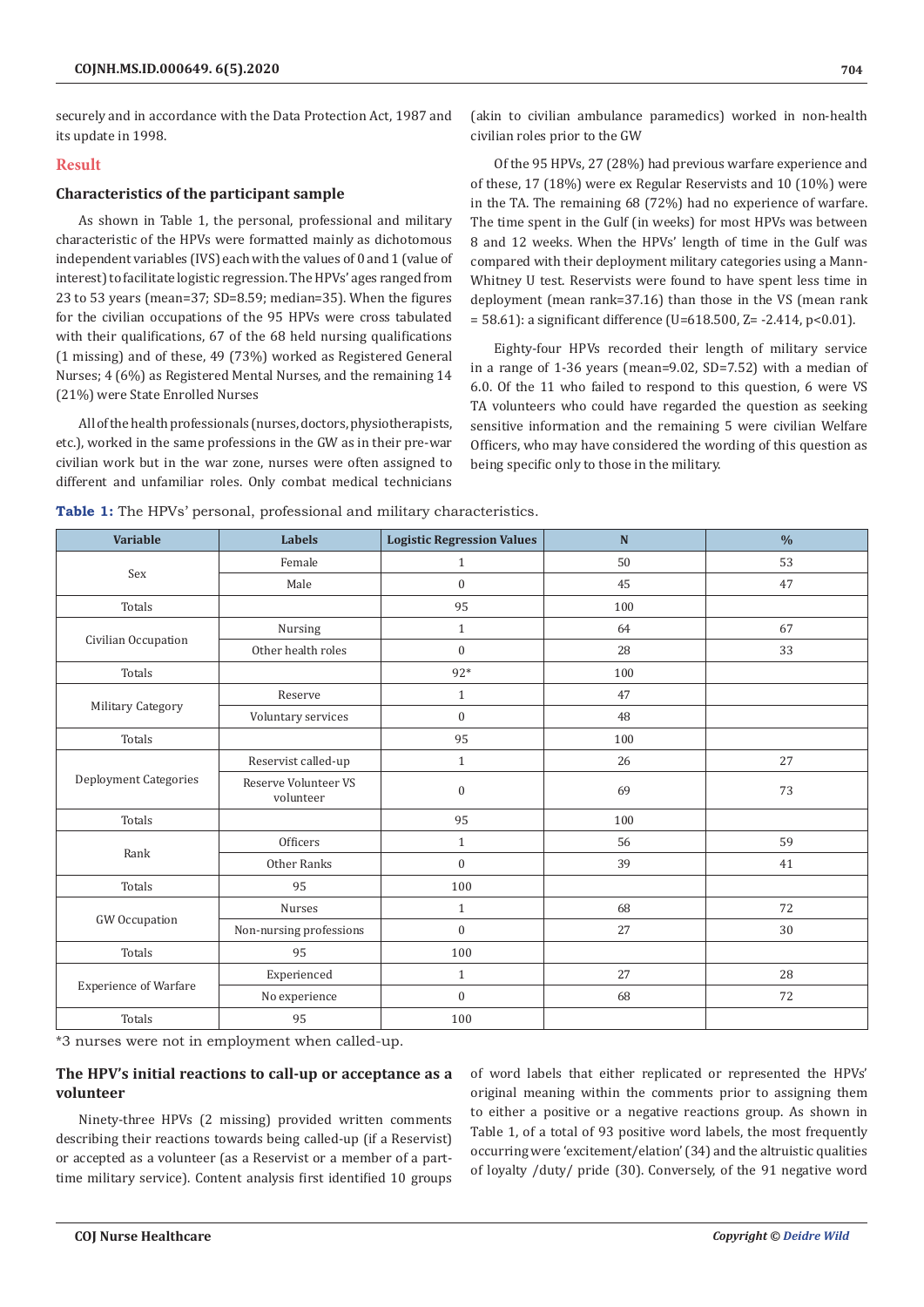labels identified, fear/terror (31) and apprehension (28) were those most frequently subscribed to by the HPVs. There was little difference between the respective totals for these two word-label groups. Preliminary cross tabulations of these data categorised with 'present' and 'not present' values for excitement/elation; fear/ terror; loyalty/duty/pride; shock and acceptance respectively showed that Reservists called up expressed higher percentage frequencies for fear/ terror; apprehension; shock and acceptance than volunteers (VS and Reserve) and conversely volunteers had higher percentage frequencies for excitement /elation; loyalty/ duty/ pride than those called up.

Further analysis of the comments in their entirety showed a more complex picture of feelings with word labels displaying opposite meanings within the same comment. Thus, the data were re-categorised into 'positive reactions' (30:33%); 'mixed reactions' (35:38%) (both positive and negative word labels occurring within the same comment) and 'negative reactions' (27:29%). The comments were scrutinised to identify preliminary themes and their related sub themes. Representative comments have been selected to illustrate these in comment boxes below.

## **Theme 1a. Positive anticipatory reactions to call-up and request for volunteers (N=30)**

The first theme was for positive anticipatory reactions containing three sub-themes as shown in Comment Box 1a. The first was expressed as elation and excitement, received exclusively from volunteers who seemed to regard mobilisation as akin to going on a highly desirable adventure. In the second sub-theme, two comments suggest that some HPVs perceived their mobilisation as a positive opportunistic escape from problematic relationships at home. In the third sub-theme, the expression of altruistic military cultural values of selflessness, loyalty, duty and pride were made by some HPVs thereby adhering to the long-held expectations of the military and that of British society in time of war and peace.

**Comment Box 1a:** Positive anticipatory reactions to callup and request for volunteers.

| <b>Enthusiastic Anticipatory Reactions</b>                                                                                                                                                 |  |  |  |  |  |
|--------------------------------------------------------------------------------------------------------------------------------------------------------------------------------------------|--|--|--|--|--|
| Over the moon' (Male TA volunteer, junior other rank CMT)                                                                                                                                  |  |  |  |  |  |
| 'Let's get going! It's what I trained for!' (Female TA volunteer, junior<br>officer nurse)                                                                                                 |  |  |  |  |  |
| <b>Opportunistic Means of Escape</b>                                                                                                                                                       |  |  |  |  |  |
| 'Couldn't wait to get away from nagging family.' (Male Reservist, other<br>rank CMT)                                                                                                       |  |  |  |  |  |
| 'Glad to get away and relieved to leave problems with wife and parents<br>behind' (Male VS, senior officer [role removed to protect identity])                                             |  |  |  |  |  |
| The Altruism of the Military Culture                                                                                                                                                       |  |  |  |  |  |
| I knew there weren't enough regular medical troops to cope with the<br>number of fighting troops deployed. Pleased and proud to go.' (Male<br>Reservist called up, senior other rank, CMT) |  |  |  |  |  |
| I felt a sense of loyalty and duty and that I could go over there and do<br>something useful to help any injured soldiers.' (Female Reservist volun-<br>teer, junior officer, nurse)       |  |  |  |  |  |

## **Theme 1b. Mixed reactions to call-up and request for volunteers (N=35)**

TA volunteers tended to combine their high commitment to positive anticipatory reactions with negative morbid thoughts of death as given in the first two comments. Only two of the 92 comments (both mixed reactions) made reference to the burden of separation that either they had imposed upon their families if volunteers or had been imposed by the State if they had been called-up (Comment Box 1b).

**Comment Box 1b:** Mixed reactions to call-up and request for volunteers.

| <b>Fear and Commitment</b>                                                                                                                                                                                                                             |
|--------------------------------------------------------------------------------------------------------------------------------------------------------------------------------------------------------------------------------------------------------|
| 'Scared of what lay ahead but proud and excited – It's what I'd joined for<br>- to support my military colleagues' (Female TA volunteer, junior officer,<br>nurse)                                                                                     |
| 'Dreadful, I wished it and hated it all at once. Fear of death very high.<br>Once I had accepted that I had volunteered it got better and I looked<br>forward in a funny sort of a way to going to war. (Female TA volunteer,<br>junior officer nurse) |
| 'Keen to go but concerned about family's finances and ability to cope<br>with stresses and separation.' (Male Reservist called up, junior other<br>rank, nurse)                                                                                        |

## **Theme 1c. Negative reactions to call-up and request for volunteers (N=27)**

The remaining 27 comments were negatively framed. Nine comments, received only from Reservists called up, expressed discontent, registered as shock and devastation at being call up. There was also resentment towards Regulars who were not sent to the Gulf, thus necessitating the call up of Reservists. Others commented upon their clinical competency in terms of awareness that they were embarking on a major life event that they were professionally ill prepared for. The remaining 5 comments received exclusively from the 5 welfare officers, raised their concerns about their lack of military training, in particular for unconventional weaponry.

## **Reactions to the first weeks of deployment**

**Table 2:** HPVs' (N=93) positive and negative reactions to mobilization.

| <b>Positive Word groups</b> | $N\%$    | <b>Negative Word</b><br>groups | $N\%$    |
|-----------------------------|----------|--------------------------------|----------|
| Excitement/Elation          | 34 (37)  | Fear/Terror                    | 31 (33)  |
| Loyalty/Duty/Pride          | 30(32)   | Apprehension                   | 28 (31)  |
| Pleasure                    | 13 (14)  | Shock                          | 16 (18)  |
| Acceptance                  | 12(13)   | Resentment                     | 7(8)     |
| Challenge                   | 4(4)     | Despair/Sadness                | 9(10)    |
| Word label totals           | 93 (100) | Total                          | 91 (100) |

Ninety HPVs provided comments describing their reactions to the first weeks of deployment in Saudi Arabia and 5 did not respond. Content word analysis created a total of 173 word- labels, as shown in Table 2, and of these, 47 were grouped as 'positive' word-labels and 126 were grouped as 'negative' word-labels'. Of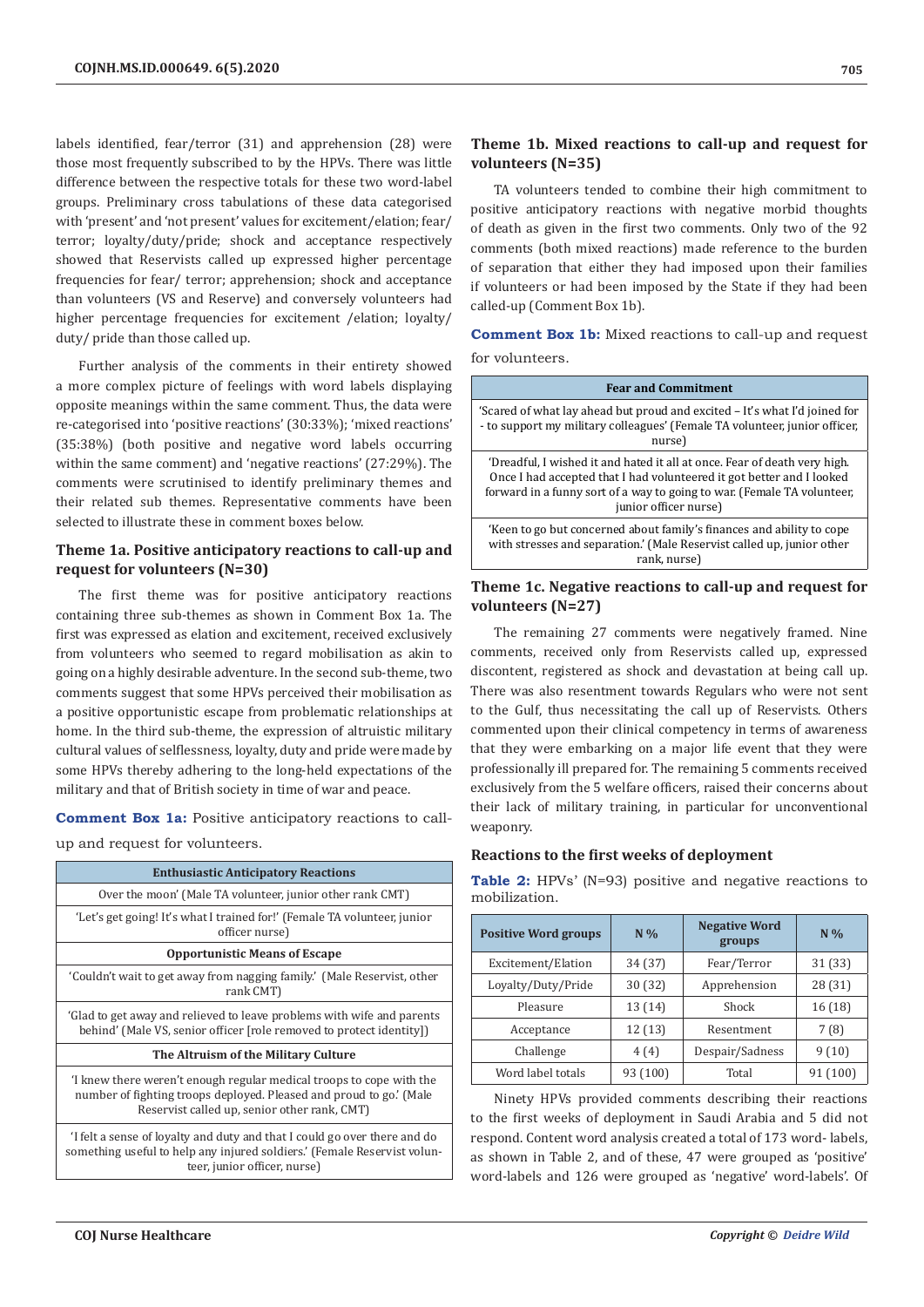the positive word-labels (47=100%), the following sub-themes emerged. Excited occurred with the highest frequency (22: 47%) and fear (perceived in this case as a positive protective mechanism) occurred the least frequently (4: 8%). Unlike before departure (see Table 1), the altruism reflected in duty and loyalty were far less in evidence in the first weeks of deployment, but pride continued to be included in a small number of comments. Of the negative word-labels (126=100%), fear (as an uncontrollable physiological response to a real-life threat) occurred the most frequently (81:64%). Finally, although mentioned with a low frequency, intermilitary group disharmony (N=6) between Regulars, Reservists and TA personnel was introduced for the first time in the HPVs' experiences of the first weeks in deployment (Comment Box 1c).

**Comment Box 1c.** Negative reactions to call-up and request for volunteers.

'Initially disbelief and devastation, then resentment at being made to go when someone I knew in the QA's [Queen Alexandra's Army Nursing Corps regulars] did not. Also fear and sorrow that my life could change totally.' (Female Reservist called up, junior officer nurse)

Fear, trepidation, concern about personal performance because of my lack of recent clinical involvement.' (Female TA volunteer, senior officer nurse)

I felt very frightened as I had had absolutely no NBC (nuclear, biological, chemical) or military training.' (Female welfare officer, volunteer)

Further thematic content analysis categorised 16 (17%) comments as a 'positive reactions' theme; 21 (22%), as shown in Comment Box 2a. Comments reflecting both positive and negative reactions were categorized as a 'mixed reactions' are shown in Comment Box 2b and the remaining 58 (61%) were categorized as a 'negative reactions' theme , shown in Comment Box 2c. Within each theme sub-themes were identified.

**Comment Box 2a:** Positive reactions towards deployment.

| Excited to be there. Just got on with the job.' (Male TA volunteer, junior<br>other rank nurse)                                            |
|--------------------------------------------------------------------------------------------------------------------------------------------|
| 'Relaxed, overawed, proud.' (Male TA volunteer, junior officer nurse)                                                                      |
| The most reassuring thing was that everyone felt the same fear whether<br>regular or TA.' (Female RAAF VS volunteer, junior officer nurse) |

#### **Theme 2a - Positive reactions towards deployment**

As shown in Comment Box 2a, most of the positive comments were linked to the ongoing sub-theme of excitement or inspired by the shared purpose of getting on with the job they had been sent to the Gulf to do in terms of preparations for casualty care during the impending war.

## **Theme 2b - Mixed reactions to initial weeks of deployment**

As shown in Comment Box 2b, the HPVs expressed the sub-theme of excitement combined with fear, not of the anticipatory kind given prior to departure but from exposure to the reality of warfare (SCUD missiles) and with the cognisance that they were in a situation of threat over which they could exercise little personal control. A few

comments received only from Reservists called up expressed the sub-theme of frustration and uncertainty at their work situation in which no role had been planned for them. This appeared to have been compounded by a lack of information. In contrast, a mixed comment from a VS nurse (who was likely to have spent a longer time in the Gulf than Reservists), being 'busy' presumably meant there was a role for her. In addition, as her experience of fear was described as 'shared' which could imply that she had established some supportive relationships. A few comments received only from Reservists called-up expressed the theme of discontent, registered in terms of frustration and uncertainty at their situation in which, unlike the circumstances of the above comment from a deployed TA VS person, no role had reportedly been planned. This appeared to have been compounded by lack of information and at a time when coping with adaptation to a new and dangerous situation:

# **Comment Box 2b:** Mixed reactions to initial weeks of deployment

| 'Very mixed. Excited at a new experience and lots of things to learn.<br>Frightened at the reality of war and my own vulnerability.'                                                                                                                                                                                                                                      |
|---------------------------------------------------------------------------------------------------------------------------------------------------------------------------------------------------------------------------------------------------------------------------------------------------------------------------------------------------------------------------|
| 'I couldn't believe that I was there and that the war started within days<br>of arriving. The best thing was that we had a fair amount of work to do<br>so were busy and with the raids at night we slept most of our free time.<br>The most reassuring thing was that everyone felt the same fear whether<br>regular or TA.' (Female TA volunteer, junior officer nurse) |
| 'It was fine really at first at Al Jubayl but my greatest stress was the<br>chemical and biological threat - putting my respirator on for what we<br>all believed was for real. My fear increased when I moved to the field<br>hospital - much, much closer to Kuwait - then you could hear gun-fire.'<br>(Female Reservist called-up, junior officer nurse)              |
| 'On arrival a feeling of excitement. This then had been changed to frus-<br>tration due to feeling that we were not expected, not wanted, and not<br>needed. Uncertainty due to lack of information about placements or war<br>situation. Realisation that I was in a war zone with air raid warnings.<br>(Female Reservist called-up, junior officer nurse)              |

## **Theme 2c. Negative comments towards initia**l **weeks of deployment**

Negative comments formed three sub-themes as shown in Comment Box 2c. In the first, the comment contained negative reactions related to a paralysing fear with the realisation of the danger that they were in and in the second, a morbid uncertainty concerning a lack of training undermined confidence. Some comments mention the comfort derived from knowing that everyone else was also afraid, although efforts seem to have been made to put a brave face on it. In the second theme, the comments contained the ongoing resentment expressed by some Reservists that they had been called up when Regulars they knew at home were not. In this related comment such feelings were fuelled by the expression of anticipatory fear arising from doubt related (in this case) to his or her personal ability to cope with the expected challenging casualty workload. One HPV Welfare Officer's comment raised fear arising from her lack of military training, and represents similar comments made by all Welfare Officers. She also raised her sense of isolation from being a latecomer trying unsuccessfully to join established groups.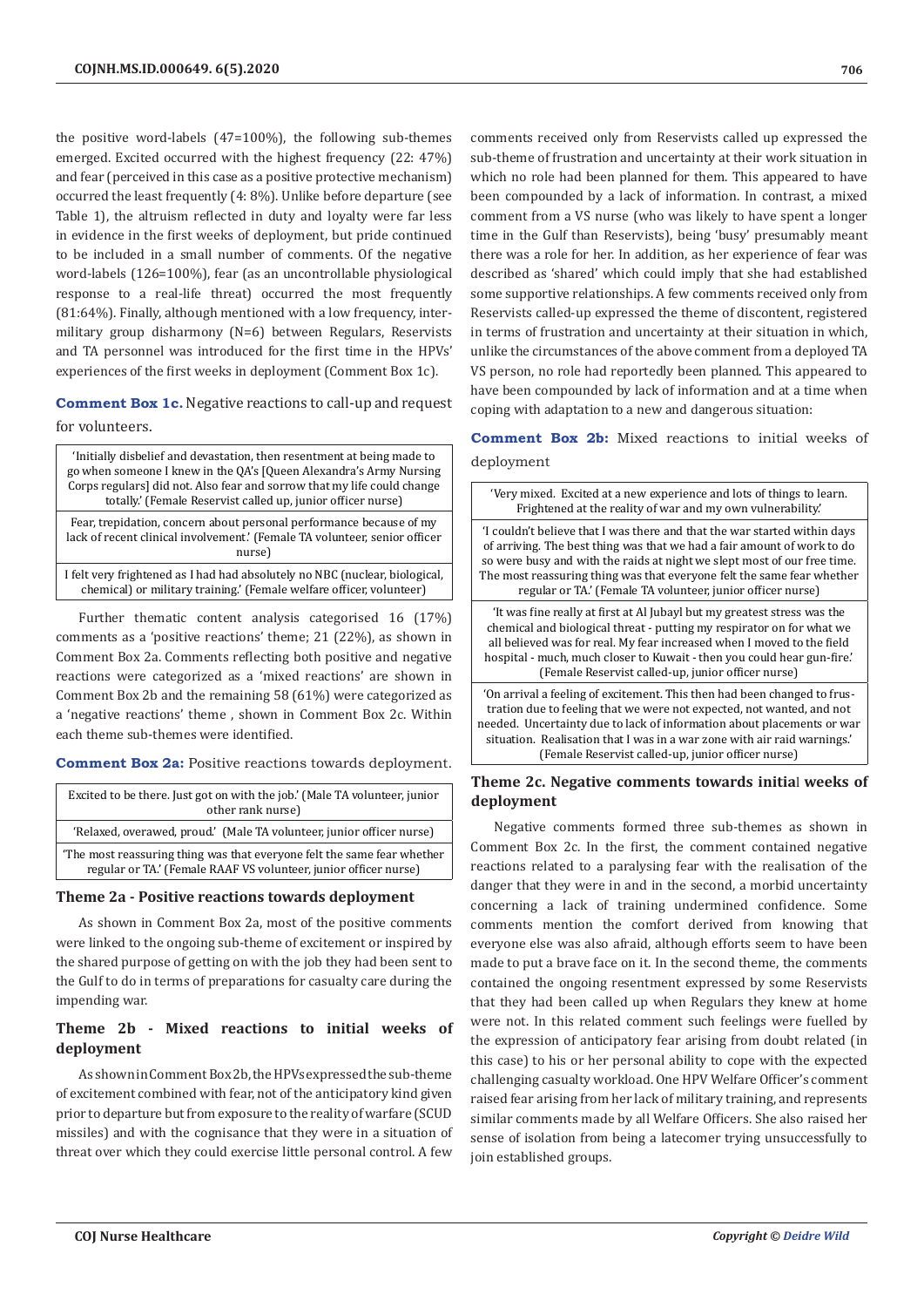# **Comment Box 2c:** Negative comments towards initial weeks of deployment.

| 'When scudded at 03.00 one day - initial reaction disbelief, then quickly<br>got into protective clothing; checking the people I was with, then wait-<br>ing, hearing explosions and expecting things to drop out of the sky! I felt<br>helpless, I could not do anything positive (like move; fire my weapon<br>- normal military reactions) and that frightened me more than anything<br>I have been through before. (Male Reservist called-up, senior other rank<br>physiotherapist)                            |
|--------------------------------------------------------------------------------------------------------------------------------------------------------------------------------------------------------------------------------------------------------------------------------------------------------------------------------------------------------------------------------------------------------------------------------------------------------------------------------------------------------------------|
| 'Depression. Resentment of friends I knew still in the army that were not<br>involved in the Gulf. Fear of death (SCUD missiles) and fear of being un-<br>able to cope with both the responsibility and workload and mass death<br>of patients.' (Female Reservist volunteer, junior officer nurse)                                                                                                                                                                                                                |
| 'Being scared on that level was something I'd never experienced before.<br>Knowing that once we went forward into Iraq we could be targets and<br>would be wiped out easily from the air. Obviously this situation does<br>not arise in everyday life. Your life was threatened in so many ways,<br>even just walking around the threat from mines was real. Being scared<br>was strange as everyone else was too, even though they didn't show it<br>outwardly' (Male Reservist called-up, junior other rank CMT) |
| Lonely in terms of arriving late, when most people had formed into                                                                                                                                                                                                                                                                                                                                                                                                                                                 |

'Lonely in terms of arriving late, when most people had formed into groups, and trying to become part of groups. Afraid - no NBC training' (Female Welfare Officer volunteer)

## **Quantitative analysis of data for early reactions to deployment**

The qualitative data were transformed into a new dichotomous variable 'early reactions to deployment' with the categories of 'negative reactions' (N=56: 61%) and 'other' (positive and mixed reactions) (N=37: 39%). When this new variable, acting as a dependent variable (DV) was entered with sample characteristics as independent variables (IVs) into a logistic regression model, military category was found to be the best predictor variable with Reservists having a significantly greater likelihood of being negative about the first weeks in deployment than those in the VS TA (B=1.154,df=1, r=0.009; Exp(B)= 3.170., p<0.01)

# **The HPVs identification of their most difficult aspect of deployment**

The HPVs were asked which (if any) aspects of deployment they had found the most difficult to cope with. As shown in Table 3, 83 (87%) HPVs provided comments from which 111 word-labels were generated. The remaining 12 said there was not anything that could not be coped with. As shown in Comment Box 3a, 6 sub-theme groups were created from the word labels. Of particular interest was the contrast between the earlier HPVs' reactions to the first weeks in the Gulf (Comment Box 2a) where fear was frequently subscribed to, but it was not identified as an aspect that was difficult to cope with during deployment as a whole. This was possibly because after the SCUD attacks had ceased and ground preparations had been completed, this gave way to a period of boredom waiting for the land offensive to commence. The sub-theme 'inter-military group disharmony' (encompassing inter-military, inter-personal and inter-professional difficulties), although infrequently raised earlier for the first weeks of deployment, was reported as the most difficult aspect coped with during deployment overall. All of the remaining sub-theme groups: 'uncertainty', 'boredom/inactivity',

'separation from home' and 'deprivation from living conditions' had low frequencies of between 12% and 15% of the total number of word labels for each group.

|  | <b>Table 3:</b> Word-labels for HPVs' initial reactions towards |  |  |  |
|--|-----------------------------------------------------------------|--|--|--|
|  | deployment $(N=173)$ .                                          |  |  |  |

| <b>Positive Word-</b><br><b>Label Reactions</b> | $N\%$    | <b>Word-labels for</b><br>negative reactions | $N\%$     |
|-------------------------------------------------|----------|----------------------------------------------|-----------|
| Excited                                         | 22 (47)  | Fear                                         | 81 (64)   |
| Get on with the Job                             | 9(19)    | <b>Bored</b>                                 | 16(13)    |
| Challenged                                      | 6(13)    | Lonely/insecure                              | 13(10)    |
| Pride                                           | 6(13)    | Fatigue                                      | 10(8)     |
| Motivated by Fear                               | 4(8)     | Inter-military group<br>disharmony           | 6(5)      |
| Totals                                          | 47 (100) |                                              | 126 (100) |

\*percentages calculated from the total number of word labels, N=111.

## **Sub-theme 3a - Inter-group disharmony**

Two forms of disharmony were identified within the theme of inter-group disharmony: i] disharmony due to the attitudes of other military personnel, and ii] disharmony due to rank differences and perceived management deficiencies. The HPVs' comments of relevance to these sub themes are given in Comment Box 3a. The first sub-theme describes stereotypical behaviour, whereas in the second sub-theme, inter military group disharmony was associated with personnel of senior rank and their perceived lack of leadership. The effect from either or both was to weaken teamwork and group cohesion.

**Comment Box 3a:** Most difficult aspects of deployment coped with - Intergroup disharmony.

#### **Attitudes of other Military towards HPVS**

At times the atmosphere within the unit - there were several people who felt that the TA's could do better without Reservists and regulars. Also, those who were called-up [Reservists] were often referred to as "conscripts" and sometimes this made us feel bad because we had not volunteered.' (Female Reservist called-up, junior officer nurse)

**Perceived Management Deficiencies and Group Disharmony**

The attitude of some of my senior colleagues. Although we were in war conditions, it would have been much more helpful if senior managers had held a more caring attitude towards their staff. It was because of this 'attitude' that we never functioned as a team should.' (Male TA volunteer, senior other rank nurse)

## **Sub-theme 3b - Uncertainty/ lack of confidence and boredom**

The theme of uncertainty was related mainly to the unknown length of time for deployment, the expectation of mass casualties (that in the event did not happen), and the individual's ability to cope professionally (and often in circumstances of limited material resources) as captured in one comment. Comments related to boredom provided little detail, other than reflecting the waiting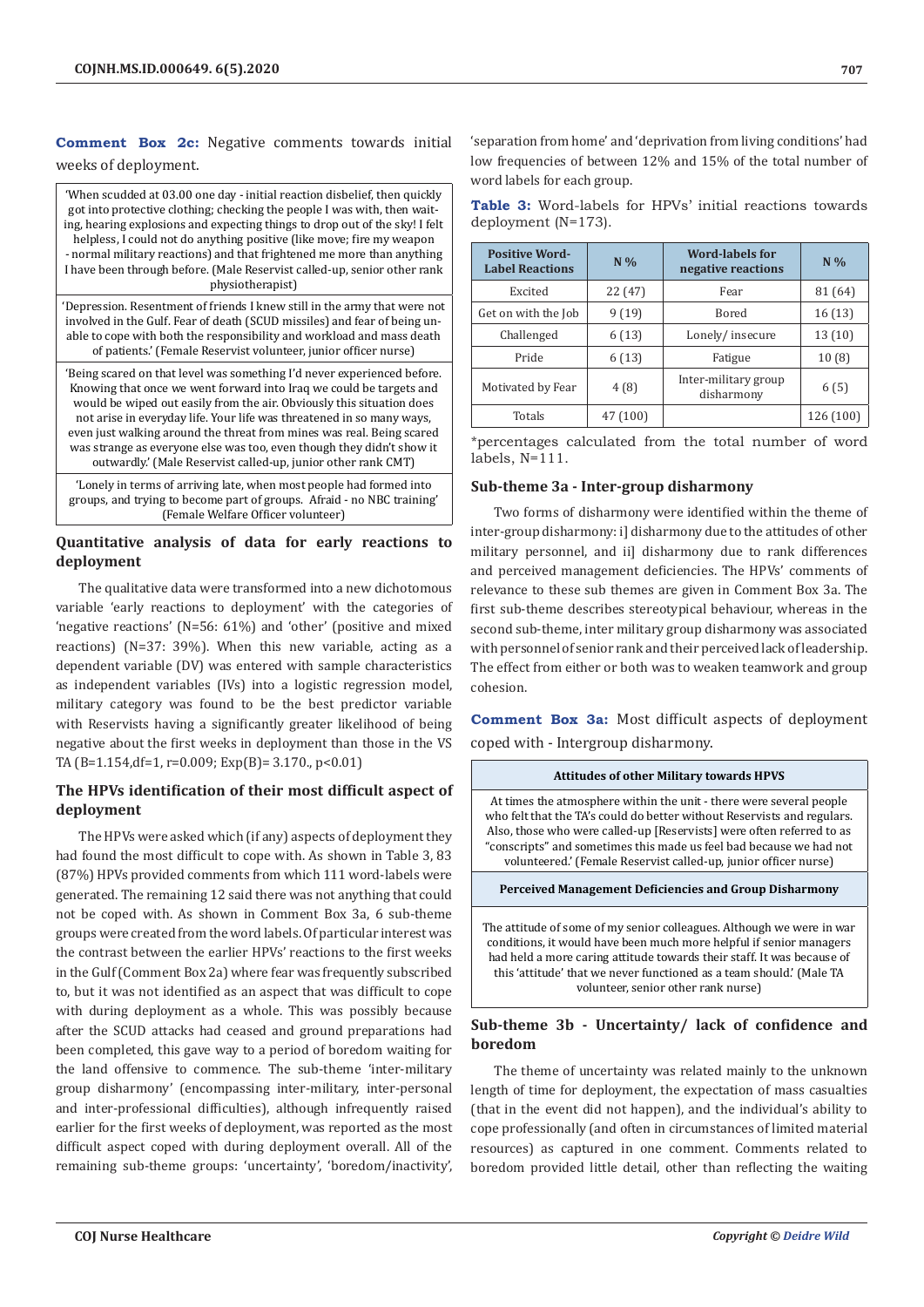around for things to do but as illustrated in one comment, this had its own set of adverse effects in terms of irritation and fatigue (Comment Box 3b).

**Comment Box 3b:** Most difficult aspects of deployment coped with - Uncertainty/lack of confidence and Boredom.

#### **Uncertainty**

'The thought that I could be out there for a long time. The threat of mass casualties many of whom I would not be able to help, many of whom who could be younger than me. The thought that I might not have the necessary equipment to save lives therefore people would die needlessly.' (Female TA volunteer, junior other rank nurse)

#### **Boredom**

Boredom, apathy, irritation, fatigue, then a desire to get on with it once preparations were finished - but we just waited and waited.' (Male Reservist volunteer, senior other rank nurse)

# **Sub-theme 3c - Relationship problems and concerns for those at home**

Unlike the reactions to mobilisation where the HPVs appeared almost wholly focussed upon themselves rather than the families they were about to leave behind, concerns for those at home during deployment included a sense of helplessness and guilt in not being able to alleviate the anxieties that their participation was causing those at home. For a few HPVs, perceived changes in relationships with those at home was a source of additional stress (Comment Box 3c).

**Comment Box 3c:** Most difficult aspects of deployment coped with - Relationship problems.

'The lack of contact with people by phone and being so dependent on the mail. Also felt helpless in helping family talk about their feelings and at the same time felt guilty about being responsible for their unhappiness.' (Male TA officer, nurse)

Lack of support and understanding from my boyfriend was an extra source of worry.' (Female TA volunteer, junior officer, nurse)

## **Sub-theme 3d - Deprivation from living conditions**

The comments in this theme further illustrate some HPVs' perceived loss of personal control when in the role of 'the soldier' during GW deployment. In particular, as in the first comment, females in support locations found confinement with others randomly chosen as companions, a challenging situation. As in the second comment, the imposed restrictions upon the freedom of females to meet the Muslim cultural values of Saudi Arabia as the host nation was a further constraint. The two last comments relate to those based in desert-based field hospitals where basic and unsavoury conditions of a tented life in the desert presented daily challenges often described with a sense of humour (Comment Box 3d).

**Comment Box 3d:** Most difficult aspects of deployment coped with: Deprivation from living conditions.

'Having to live with other girls within a house where I couldn't change the environment to suit my needs. I did have a room to myself but I hadn't chosen my companions and they were not all my cup of tea.' (Female TA volunteer, junior officer nurse, support location) 'The lack of freedom. We were not allowed to go out and it was like being in an open prison. (Female Welfare Officer, volunteer, support location) Defecating into black bags mounted in small, hot wooden kiosks filled with extremely active flies!' (Female welfare officer volunteer (Male Reservist called-up senior other rank physiotherapist, field location) 'Lack of privacy. Lack of comfortable sanitary conditions - toilets showers etc. Shortage of water. Boring diet.' (Female Reservist called-up, junior officer nurse, field location)

## **Sub Theme 3e. Fear**

In this final sub-theme, all of the comments continued to be associated with the anticipatory threat of attack (12%) (particularly that of NBC agents) but with a frequency of occurrence markedly diminished from that given for the reactions to prospect of mobilisation (31%) and the first weeks in the Gulf (64%):

'The continual threat and fear of attack/NBC hanging over all of us.'

**Table 4:** The HPVs' (N=83) identification of the most difficult aspects coped with during deployment.

| Word labels sub-themes for the most difficult<br>aspects coped with | <b>Frequency N%*</b> |
|---------------------------------------------------------------------|----------------------|
| Inter group disharmony                                              | 33 (30)              |
| Uncertainty                                                         | 17 (15)              |
| Boredom due to inactivity                                           | 16(14)               |
| Relationship difficulties and concerns for those<br>at home         | 16(14)               |
| Deprivation from living conditions                                  | 16(14)               |
| Fear                                                                | 13 (12)              |
| Total                                                               | 111 (100)            |

\*percentages calculated from the total number of word labels, N=111.

#### (Female Reservist called-up, junior officer nurseTable 4.

Quantitative data analysis for aspect of deployment the most difficult to cope (inter-military group disharmony)

The data for the 30 (33%) HPVs with inter-military group disharmony were transformed into a new dichotomous variable of 'deployment social relationships' with the values of '1. Difficulty' and '2. No difficulty'. This variable was entered as a DV with sample characteristics as IVs into the logistic regression model and length of military service (longer) was identified as the best predictor of difficulty with those with a longer time in military service having a significantly greater likelihood of being subjected to intermilitary group disharmony identified as their most difficult thing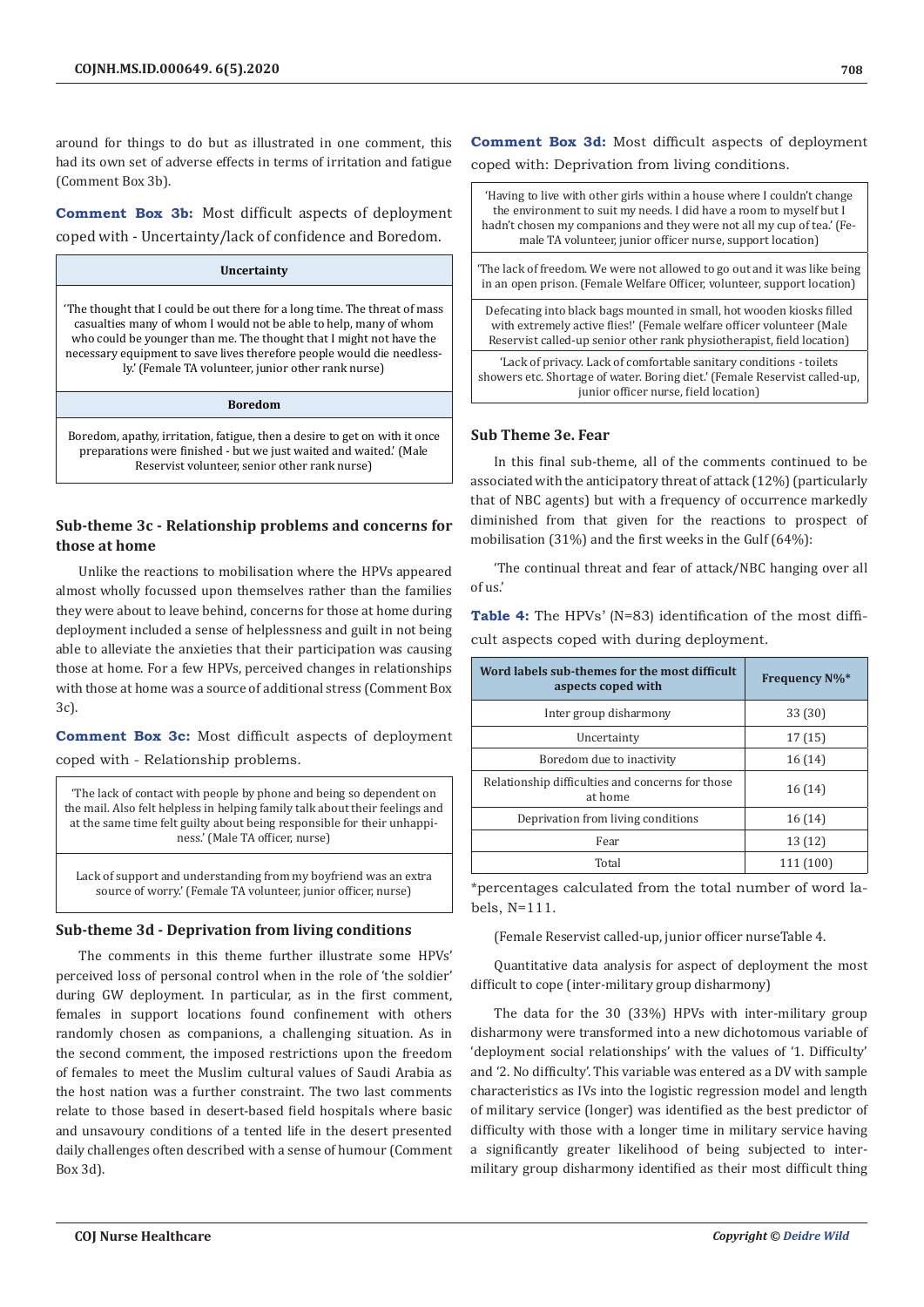that they coped with during deployment (B=0.068;df-2; r=0.07  $Exp(B)=1.070; p<0.05$ 

#### **Discussion**

The HPVs' use of words such as 'excitement' and 'duty 'have frequently been associated with a commitment to warfare [30]. Younger people have been described as perceiving situations of danger as producing excitement likened to participation in a dangerous sport or undertaking a testing adventure. However, as reflected by the HPVs' age range, the desire to 'risk all' in going to war was not confined to youth but also included those in mid-life. This has been recognised as a time when the participant has an increased focus upon actions that benefit society or other external purposes and with the tendency to abandon responsibilities in the pursuit of adventure [31].

The HPVs with negative reactions to pre-deployment mobilisation, tended to express these as fear. This was not associated with the spirit of adventure (evident before departure to the Gulf) but to a negative anticipatory expectation of personal harm or death from attack and in particular, from contact with chemical or biological agents. In the main, those registering negative reactions towards mobilisation were called-up Reservist nurses, who also expressed self-doubt as to the adequacy of their civilian skills to meet the needs of the anticipated high casualty workload. that they anticipated lay ahead. The mixture of fear with anxiety was also marked in the comments of the five Welfare Officers, who reported that prior to departure they had not received military training to protect themselves against biological or chemical attack. In contrast, for some TA VS participants, early participation in the GW was anticipated and appraised as affording the opportunity to test their part-time learning of military skills and they were (in the main), eager to depart for the Gulf as volunteers.

The anticipatory fear of pre deployment, was largely masked by the HPVs' reliance upon altruistic qualities such as pride, sense of duty and commitment to a cause. This changed dramatically into real fear with the experience of being under attack in the early part of the war that consequentially diminished the use of altruistic sentiments expressed at mobilisation. Some HPVs recorded that they tried to keep 'a stiff upper lip' in times of adversity, thereby adhering to the ideal of the 'macho warrior-type' values of uncomplaining courage and resilience as a protection from being perceived as weak by their peers [20-23]. For Reservists called-up there were other concurrent stressors, for many arrived in the Gulf having perceived their training in the UK to be poor or bad [32].

In particular, less than 10% of the HPVs were recipients of stress management training ((and these were exclusively in the TA) [32]. As the latecomers to deployment Reservists had less time to adapt to the stressors of the environment such as: the extremes of the climate [33] and the flies and basic sanitisation [34]. Above all, when joining established military groups of Regulars and TA, they felt that they were treated as 'outsiders' [35]. Furthermore, some

Reservists called-up recalled their frustration and anger with the military in finding on arrival in the Gulf, that their expected roles were not allocated to them. Role clarity is described as being crucial to the individual and team's sense of locus of control [36]. These factors, plus the perceived disregard of some Regulars for the higher rank particularly of TA personnel, was described as damaging to unit cohesion and morale as well as undermining clinical decisionmaking and teamwork. The HPVs with a longer service in the military were those most likely to report inter-military group disharmony. It is possible that these HPVs (exclusively in the TA) adhered to the illusion of the past as being better than the present. This occurs when people adopt a judgmental bias causing them to mistake change in themselves as change in the external world [37].

Disharmony between different military groups including both TA and Reservists was the most difficult aspect coped with by the HPVs, yet there is no evidence to suggest that this was addressed by senior command. To the contrary some HPVs made the general criticism of their lack of expected care and leadership. Experiencing social isolation from the perceived rejection by other members of a team is reportedly one of the most psychologically damaging occurrences for military persons under pressure from wartime stressors and threats, for it renders them unable to share their concerns and fears [21].

Finally, despite the passage of time, much can be learned from the Gulf War in terms of management, particularly as the British military is presently engaged in changing the manpower balance toward a higher number of part-time soldiers and a reduction in its Regular forces [38].

#### **Limitations**

Due to the constraints of finance, distance and security, no access was available to either a representative military sample or suitably selected controls. These limit generalization of the findings to their wider HPV populations. However, the mixed method approach is believed to have maximized understanding of these particular HPVs' responses and increased the trustworthiness of the findings for this particular cohort.

#### **Conclusion**

Importantly, the findings show that over time for the HPVs during deployment the nature of stressors changed. From the anticipatory fear of pre deployment to the real fear of death or injury on arrival in the Gulf both were superseded by a gradual increase in the stressor of inter-personal and organizational disharmony between military group. Undoubtedly their responses towards the circumstances of this modern war with its unconventional weaponry threat are valuable to a future in which a similar threat could arise. However, although preserving the macho image may help Regular troops strengthen their resolve and aid military group cohesion, it may be less meaningful to the Reservist called-up whose civilian life has been disrupted for a return to military life that they thought they had left behind. Military entrants who are essentially